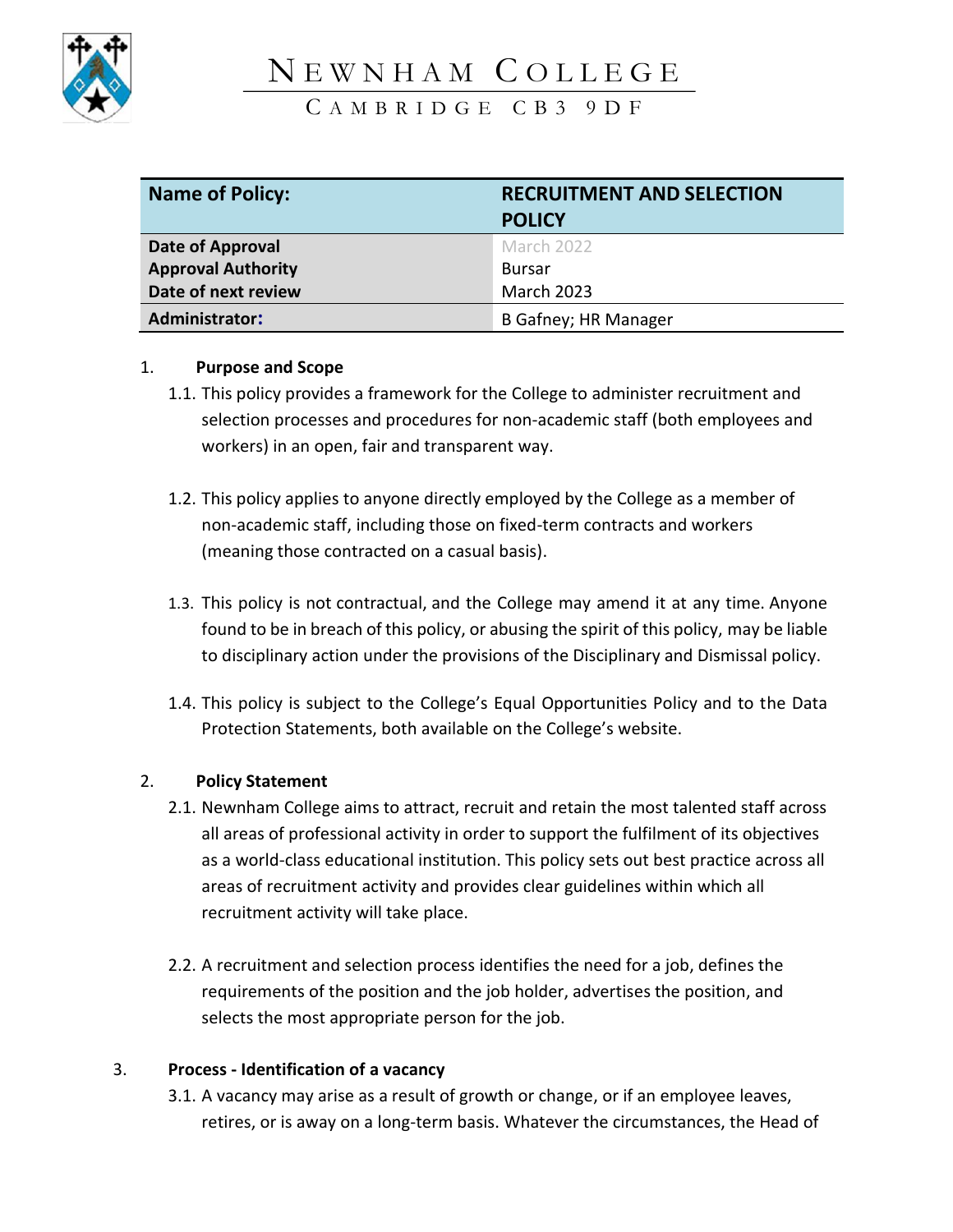Department or Line Manager (referred to as simply "Line Manager" throughout the rest of this document) should normally undertake a full analysis of the nature and needs of any post. Recruitment of an existing post may not necessarily lead to an exact replacement. The analysis should include:

- a) The tasks of the job and, if the role exists, whether these need to be different.
- b) The education level, skills, experience and personal attributes needed to perform the role effectively.
- c) Full consideration of the implications for other post-holders within the relevant department or team.
- d) The spine point at which the post should be advertised.
- e) Whether the role is part-time or full-time and/or could be carried out effectively as a job-share arrangement.
- f) If a fixed-term post is being considered, what is the justification for this and how long should the contract be for.
- 3.2. Normally, any increase to the establishment will need to be discussed with and agreed by the Bursar.
- 3.3. In the case of recruiting cover for an employee taking maternity leave, a job may be advertised once official notification of the pregnancy has been received by the Human Resources (HR) Manager. Official notification is the Mat B 1 form which indicates the expected due date. The role will be advertised as "temporary for maternity cover". No indication of the length of the contract can be given because there is no obligation on the part of the employee to indicate when or even if she plans to return to work until eight weeks before she wishes to return*.*
- 3.4. Casuals, known as "workers", are those who can be called upon when required and may be contracted on a "no mutual obligation" basis. A worker agreement rather than employment contract is used. The College may hold a list of workers who wish to work on a casual basis or can advertise in the same way as advertising for fixed-term and permanent jobs.

#### 4. **Process - Advertising a job**

- 4.1. As a rule, all permanent and fixed term contracts will be advertised on the College and University websites and may also be advertised more widely. Exceptions include:
	- 4.1.1. where the appointment is recent, and the appointee resigns. In such a case, in the first instance, further consideration of the applicants who originally applied may be given without further advertising needing to take place and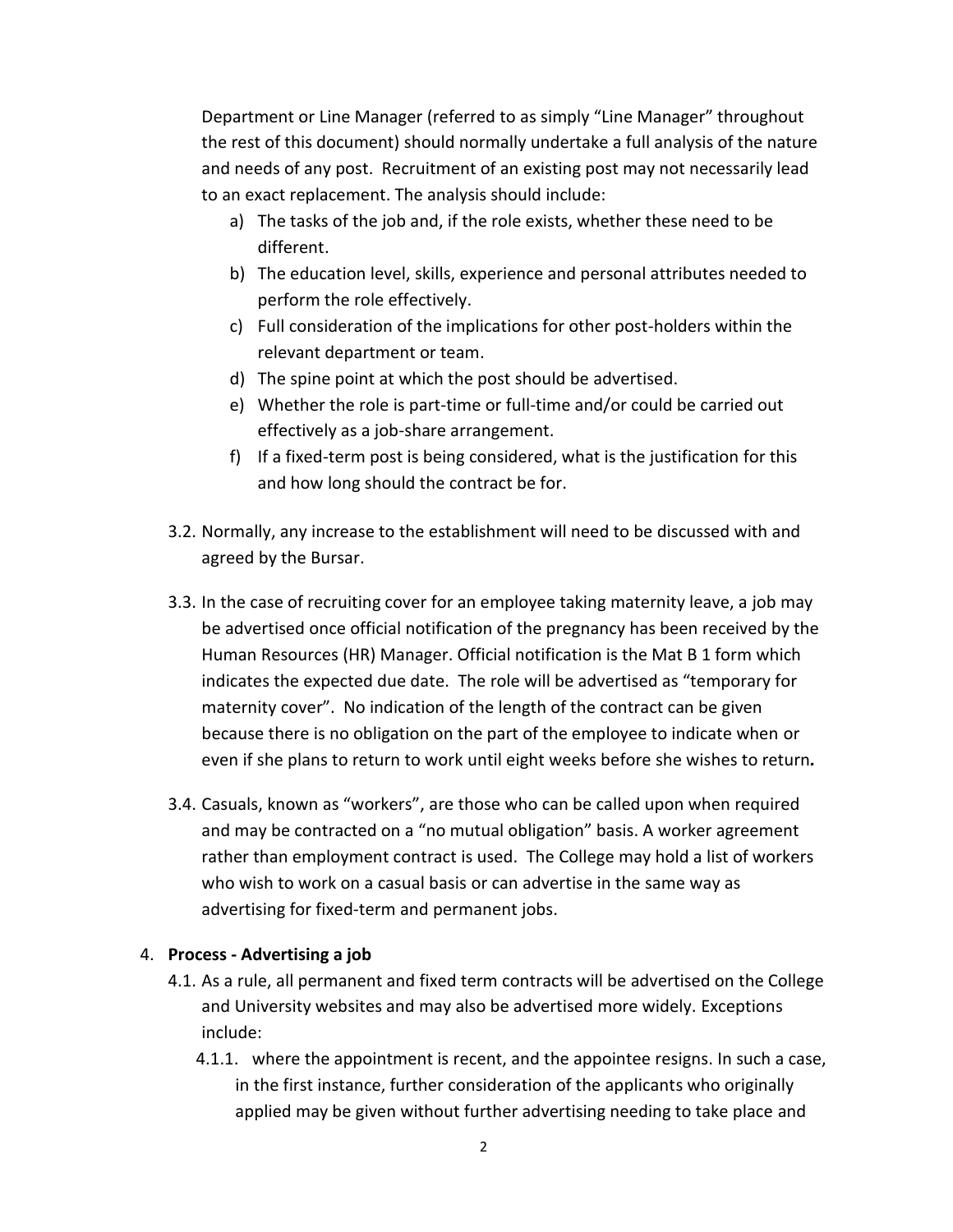- 4.1.2. where a fixed-term role becomes permanent, and the current incumbent has a good employment track record doing the job. They may be offered the permanent role first without advertising it.
- 4.2. The College may use a number of methods of advertising in order to attract the widest possible range of well qualified candidates. This may include advertising locally and nationally on job finding websites or by circulating to interested groups and parties who might encourage application for specific vacancies.
- 4.3. External advertisement is not a requirement for short-term and casual appointments. Speculative applications, students, agencies or recruiting consultancies may be used in these circumstances and also in cases where all reasonable steps have been taken to fill a post by advertising and these have proved unsuccessful. Recruiting Managers (i.e. in the main the Line Manager who is seeking to fill a vacancy) will discuss with the HR Manager before pro-actively contacting or responding to an agency or recruitment consultancy.
- 4.4. The advert will contain the job title, proposed salary, closing deadline and give an indication of when interviews are likely to take place. Normally written by the HR Manager and approved by the recruiting manager, the advert will also contain links to the job description/specification, application form, equal opportunities monitoring form and instructions on how to apply.

#### 5. **Process - Job descriptions and person specifications**

- 5.1. All posts have a **job description with person specification attached.** There is a template document at appendix (a). The former describes the job so that applicants are clear about the requirements, whilst the latter identifies the qualifications, training, relevant experience, skills and aptitudes needed to carry out the job effectively. Both will be used in the short-listing process to measure the suitability of candidates for the position in question.
- 5.2. Criteria not on the job description and person specification will not be introduced at any subsequent stage in the recruitment and selection process, so recruiting managers need to be thorough in their thought processes regarding their requirements for the job.
- 5.3. The job description and person specification will indicate if a job share can be considered.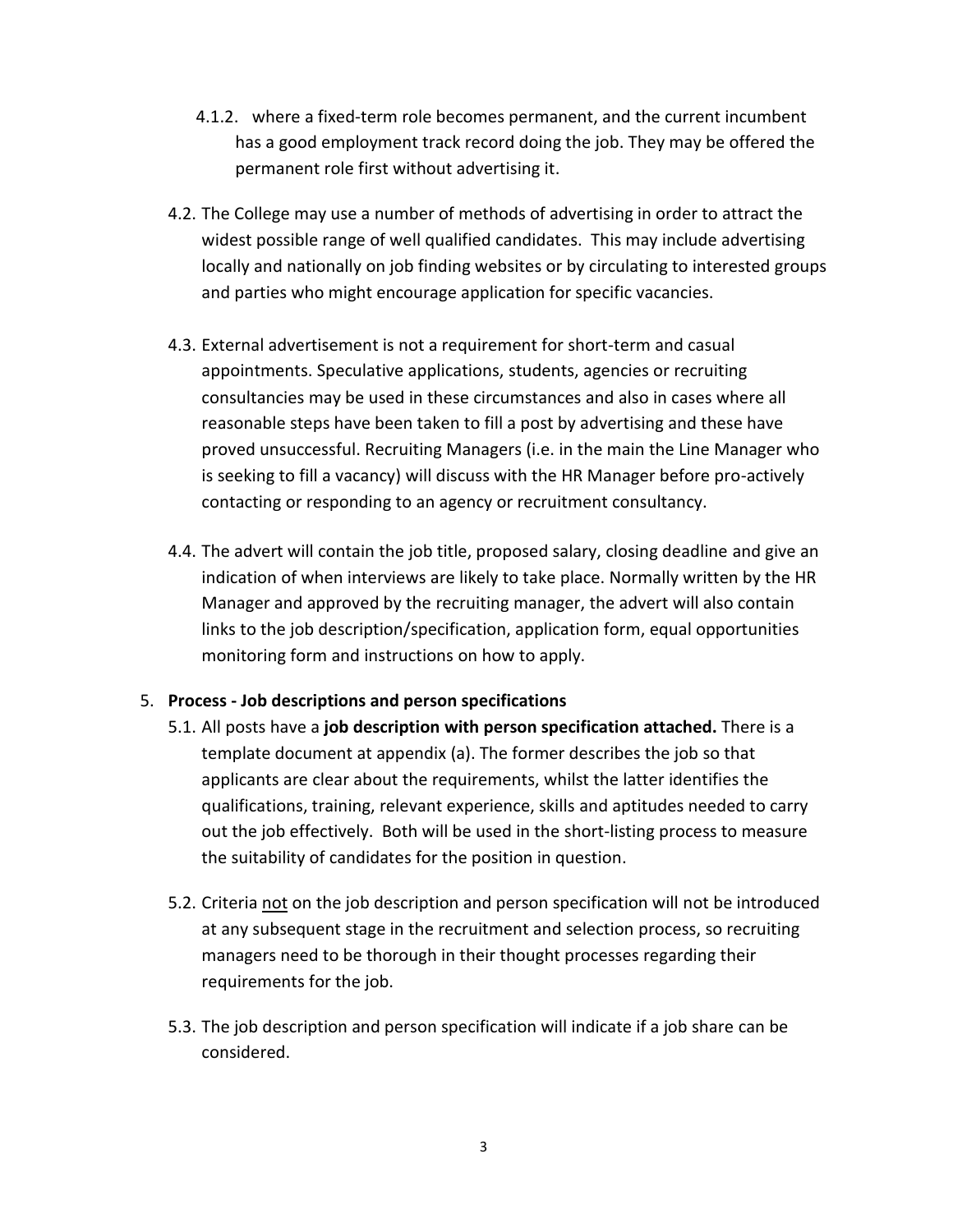- 5.4. All jobs are subject to the candidate providing proof of their right to work in the UK. Applicants will be asked at the point of interview to provide evidence of this in accordance with UK legislation. Eligible forms of evidence are:
	- A UK or Irish passport
	- A national passport plus evidence of pre-settled or settled status
	- Other valid documentation showing indefinite leave to remain (ILR)
- 5.5. Where the right to work in the UK cannot be evidenced, a visa will be necessary, however not all jobs are eligible. More information is available from the HR Manager.
- 5.6. For some jobs the College will also ask for evidence of certain qualifications on which a candidate's application might rely. Copies of original documents will be taken on the day of interview.
- 5.7. In the case where a candidate is subsequently unsuccessful in being made an offer of a job, all copied documents will be destroyed in line with the College's data protection statements.
- 5.8. Some jobs may be subject to a satisfactory enhanced check from the Disclosures and Barring Service (DBS); job descriptions will indicate where this is relevant.
- 5.9. Subject to the provisions of the Rehabilitation of Offenders Act 1974 we ask for details of any unspent convictions, cautions, reprimands, warnings or bind-over to be declared, and details disclosed. Possessing a criminal record will not necessarily debar a candidate from consideration for a job.

#### **6. Process - application**

- 6.1. The appointment of all employees will be made on merit and in accordance with the provisions of employment law.
- 6.2. Application for all jobs is by the submission of a completed **application form** (see appendix b) by the published closing deadline. Normally, this will be in digital format, submitted as an attachment to an email.
- 6.3. Receipt of applications are acknowledged by the HR Manager and candidates are informed that they will be contacted again only if they are successful in being short-listed for interview.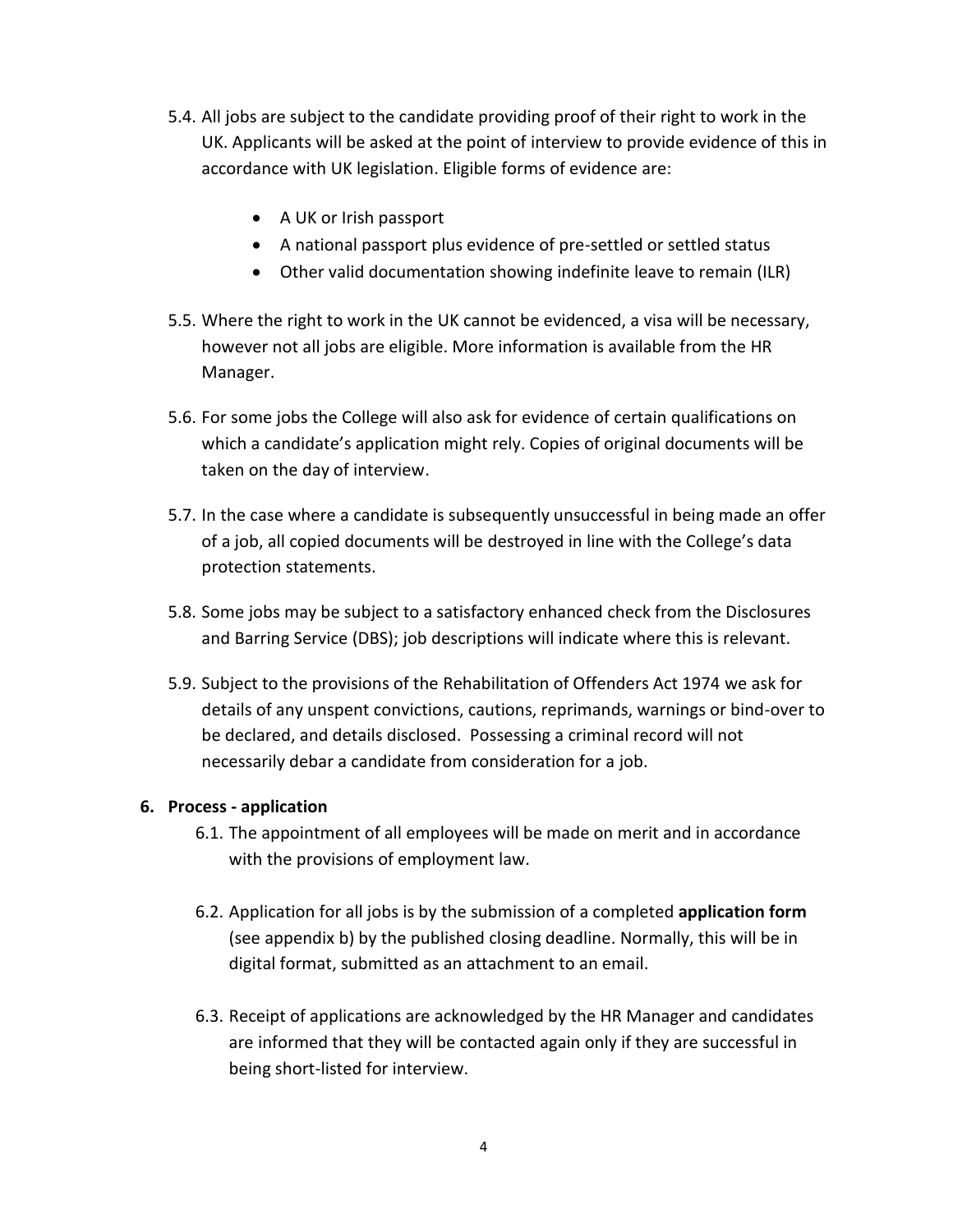- 6.4. Normally, the College will not offer feedback to a candidate who was not short-listed for interview.
- 6.5. In order to ensure consistency of information supplied by a candidate as part of an application, College policy is not to receive an application for any vacancy by *curriculum vitae (CV)* alone, although candidates may include a CV as part of their application for a vacancy if they so wish.
- 6.6. The application form includes the opportunity for the candidate to declare a conflict of interest. This might take the form of a close personal/familial relationship with a current member of staff. Such relationship will not bar the applicant from working at the College, except where they may be directly line managed by, or may have direct authority over, said family member. This would present a risk which is not acceptable to the College unless an alternative to the reporting structure can be reasonably found.
- 6.7. All applications will be accompanied by an **Equal Opportunities Monitoring form** (see appendix c). All questions have the "prefer not to say" option. This provides an opportunity for applicants with a disability to make a disclosure and data from it allows the College to monitor equal opportunities and provide anonymised statistics. This form is not used as part of the selection process.
- 6.8. Those wishing to apply as a job share must identify their job partner before applying and submit a joint application.
- 6.9. For permanent and long-term fixed term contracts, a recruitment panel will be convened consisting normally of two or three people. The panel will be chaired by the recruiting manager and include the second in department where there is one, and the HR Manager. Members of staff holding a post at the same level as the job being recruited to, and the out-going member of staff if the recruitment is a replacement, will not serve as a panel member but may be involved in the process in other ways.
- 6.10. For short-term fixed-term jobs and the recruitment of workers, interviews and/or meetings with candidates may be managed by the recruiting manager, supported by the HR Manager.
- 6.11. All staff involved in selection and interviewing will receive training.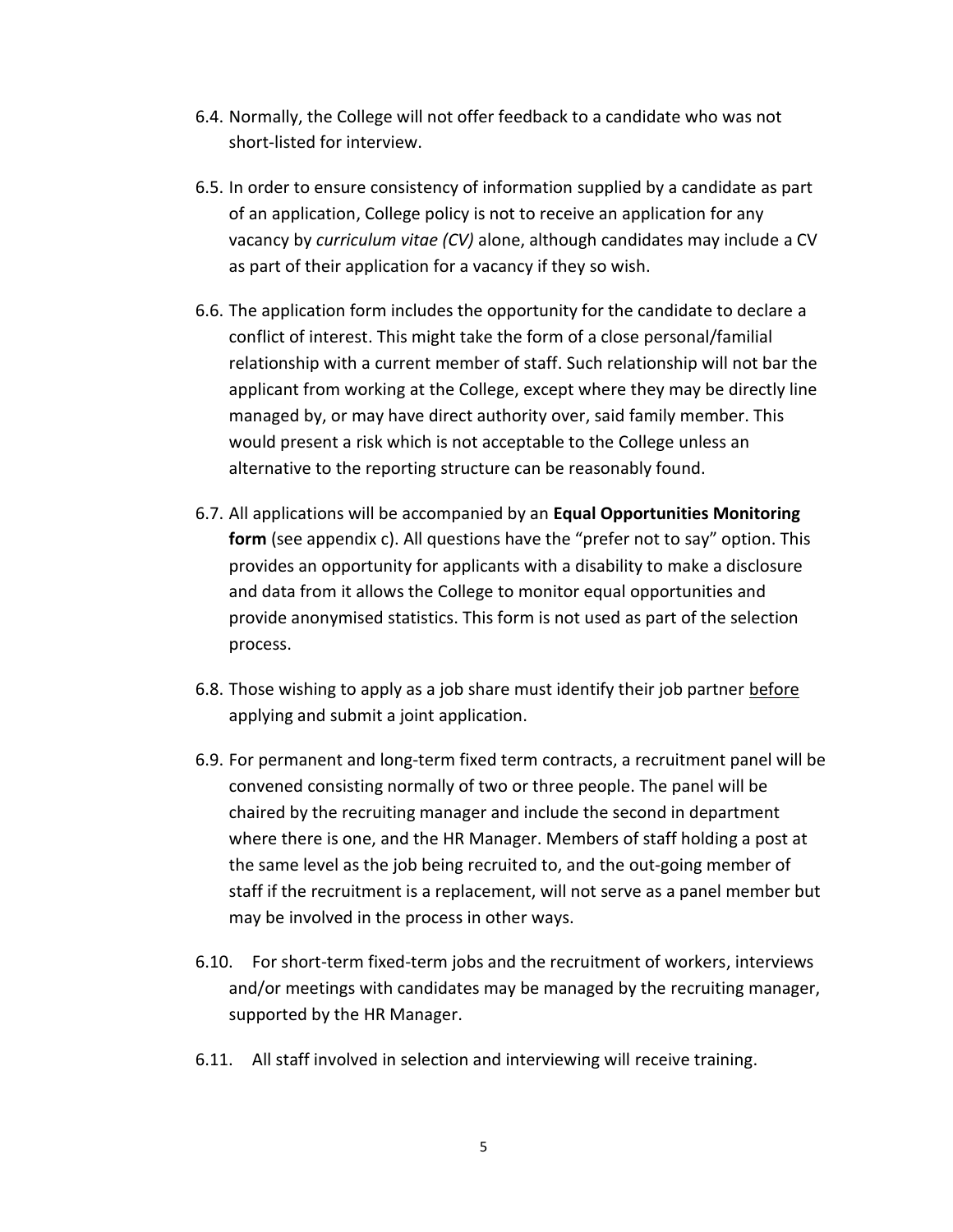#### **7. Process – short-listing and interview**

- 7.1. During the period that the job is being advertised and following the closing deadline, all applications and recruitment materials will be made available to the panel by the HR Manager via the use of SharePoint. Hard copy documents will not be made available. Short-listing will be undertaken by at least two members of the panel, including the Chair. All materials will be kept confidential to the panel, will be handled in a secure manner and form part of the interview pack which will be kept in line with the College's data protection statements.
- 7.2. Those involved in short-listing must:
	- a) Base their decisions on the agreed, objective criteria set out in the job description and person specification, considering **only** those criteria that could reasonably be assessed from a written application.
	- b) Use the short-listing checklist to record the decision-making process and file them in the digital folder on SharePoint.
	- c) Confirm to HR the final list to invite to interview.
- 7.3. The HR Manager will draw up an interview schedule to be agreed with the Chair and contact the short-listed candidates by email, inviting them to attend an interview.
- 7.4. The invitation will ask if any reasonable adjustments connected to a disability need to be made for the day of the interview and HR will be responsible for carrying out such request.
- 7.5. If any candidate cannot be available at the allotted time, an alternative time may be offered, but if none can be found and/or they are not available on the date of interview, normally, only if the panel is unable to appoint on the day, will they be offered an alternative date/time.
- 7.6. Normally, interview days will broadly follow the same pattern and include:
	- a) the opportunity for a brief tour of the College conducted by a member of the relevant department within which the job will be based.
	- b) a task/in-tray exercise, overseen by another member of the department within which the job will be based and
	- c) the formal panel interview.
- 7.7. Candidates will be notified in the invitation to interview if they are expected to undergo a short task as part of the selection process and will be told if any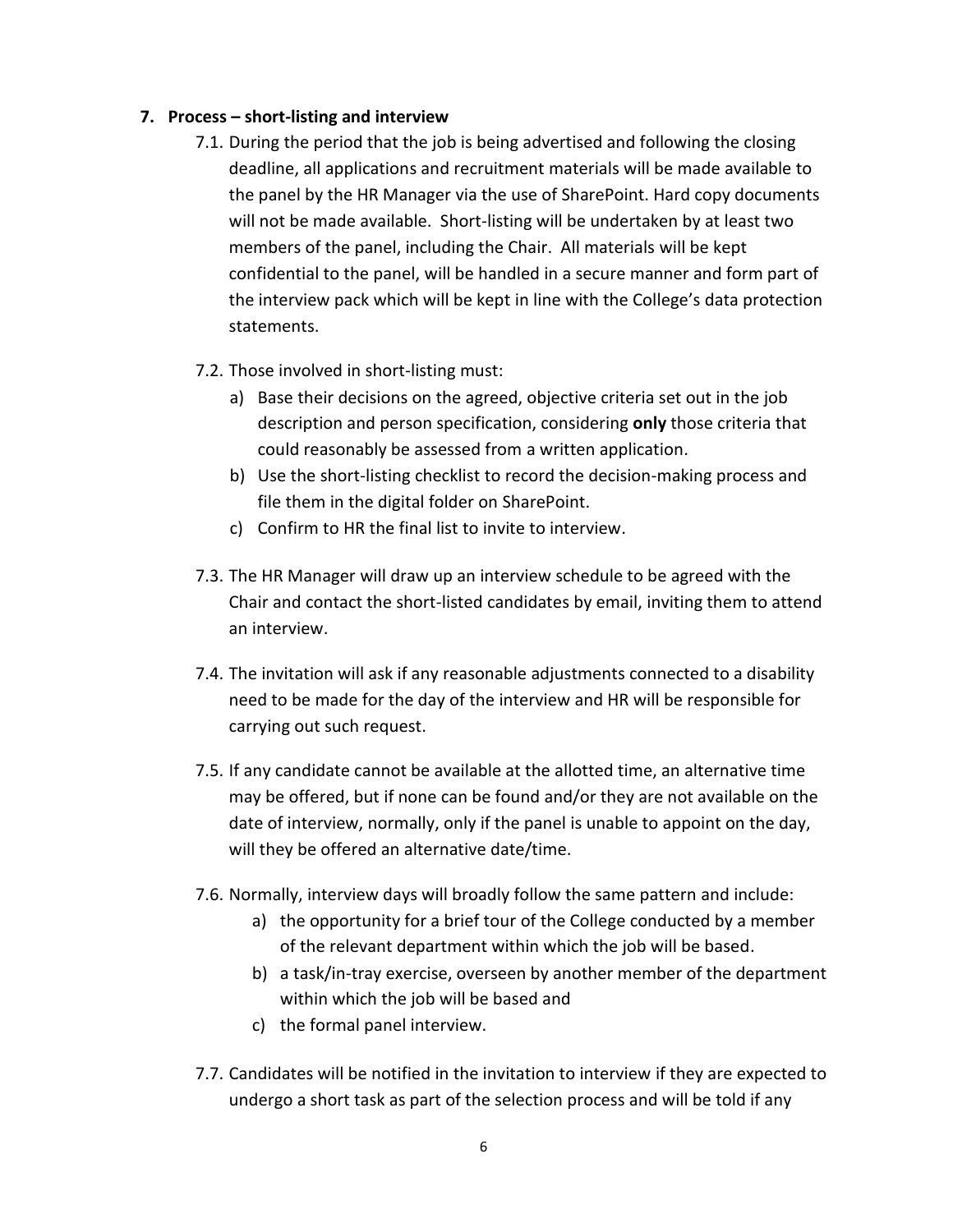preparation is necessary. If it is, clear instructions will be provided in the letter of what they will be expected to prepare and to what level.

- 7.8. For higher profile jobs, there may be a series of one-to-one or group meetings with staff and relevant stakeholders to provide candidates with further information about the post and give the opportunity for a wider range of employees to be involved in the selection process.
- 7.9. Interview questions will be determined in advance by the Chair of the panel in liaison with the HR Manager and will be designed to explore information in the candidate's application as it relates to the criteria in the job description and person specification and to their career goals and aspirations.
- 7.10. Members of the interviewing panel should be welcoming, make candidates feel at ease and provide adequate opportunity for them to talk about why they consider themselves the right person for the job.
- 7.11. Each member of the panel will make an assessment of the answer to each of the agreed questions and make brief notes to explain the judgments reached on the question sheet. These will normally be completed at the end of each interview to aid the memory and ensure objectivity. A scoring system may be used.
- 7.12. The Chair of the panel or the HR Manager will allow the candidate to ask questions and make sure they are familiar with the relevant terms and conditions of employment.
- 7.13. The Chair of the panel or the HR Manager will confirm the candidate's notice period and let them know approximately when they can expect to hear the panel's decision.
- 7.14. Time will be allowed at the end of the interviewing schedule for the panel to deliberate, receive any informal feedback from other members of the team, and to assess the results from the task.
- 7.15. All interview materials will be returned to the HR Manager.

#### **8. Process – Conditional job offer**

8.1. Once the panel has reached agreement, the HR Manager will telephone the successful candidate and make a conditional job offer. The HR Manager will make it clear that the offer is subject to the receipt of references deemed acceptable by the College, and a successful probation period, and, where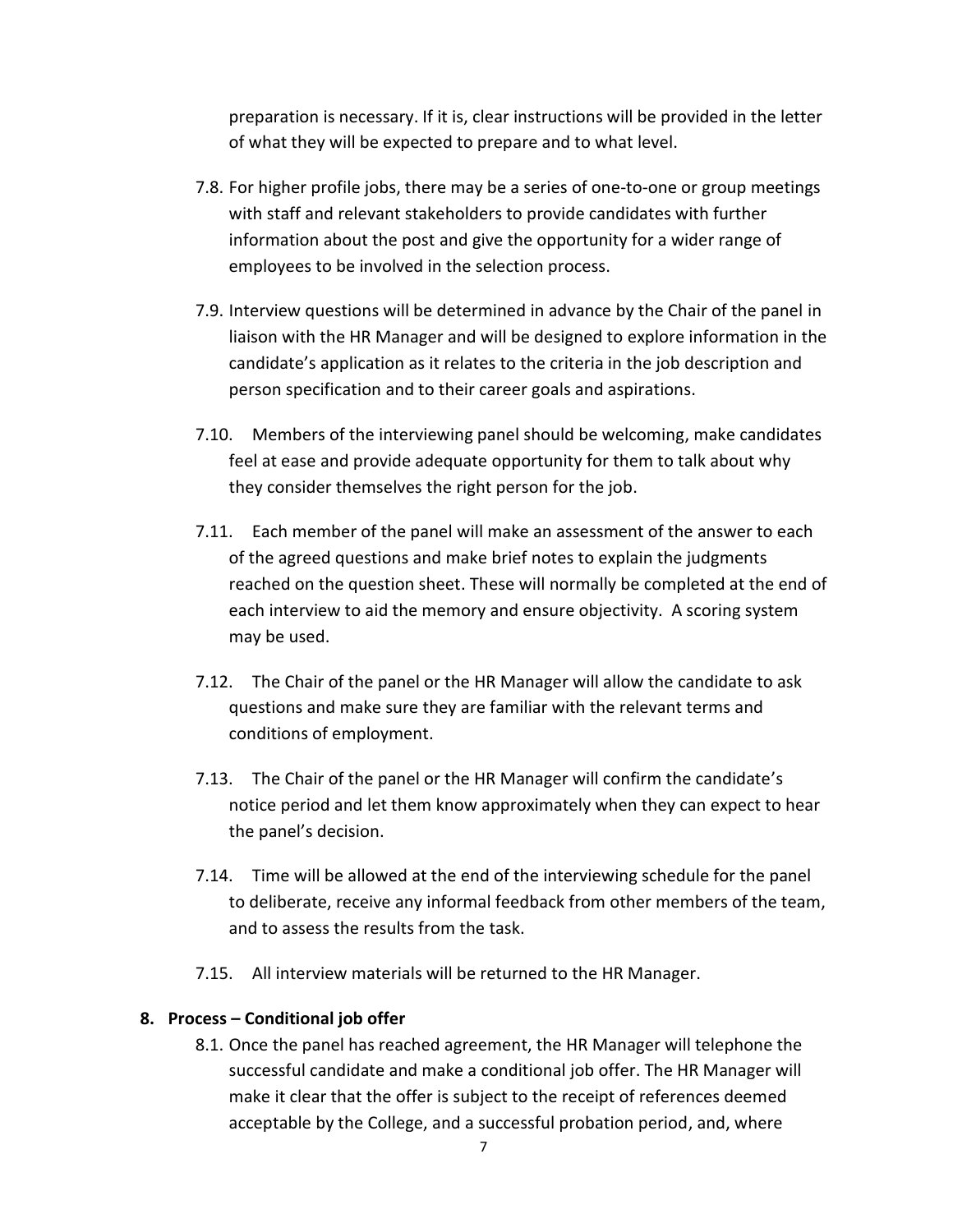relevant, a DBS check the College deems satisfactory. The HR Manager will also re-confirm the salary level for the job.

- 8.2. Except as in 8.4, unsuccessful candidates will be contacted by the HR Manager as soon as possible following a verbal acceptance of an offer.
- 8.3. Where feedback is requested by unsuccessful candidates the HR Manager will provide this verbally over the phone, basing any comments on notes taken by the panel members at the interview and any results of selection tasks taken on the interview day.
- 8.4. Where an internal candidate has been interviewed and has not been successful, the Chair of the panel will inform them and give them some verbal feedback.

#### 9. **Process – Formal offer of a job**

- 9.1. All conditional job offers are confirmed in writing by the HR Manager who will confirm the terms under which the job is offered and the conditions which must be met.
- 9.2. New appointees will be asked to sign and return a copy letter indicating that they accept the post as set out in the offer.
- 9.3. A start date will be agreed, and the HR Manager will send out reference requests to the appointees nominated referees. Such requests will include questions about sickness absence since a job offer has been made.
- 9.4. Completed references once received will be stored on the appointee's personnel file and shared with the Chair if there are any issues.
- 9.5. On receipt of a signed offer letter the HR Manager will send out further information and starter forms to be completed and return by the appointee. A start date will be confirmed with what time they should arrive.
- 9.6. The HR Manager will prepare and send out the contract of employment in the case of permanent and fixed term employees and a worker agreement in the case of a worker to the new appointee in advance of their first day. The new appointee will send back a signed copy to the HR Manager, retaining a copy for their own records either by their start date or on their start date at the latest.
- 9.7. Information about starters will be sent by the HR Manager to relevant departments including IT.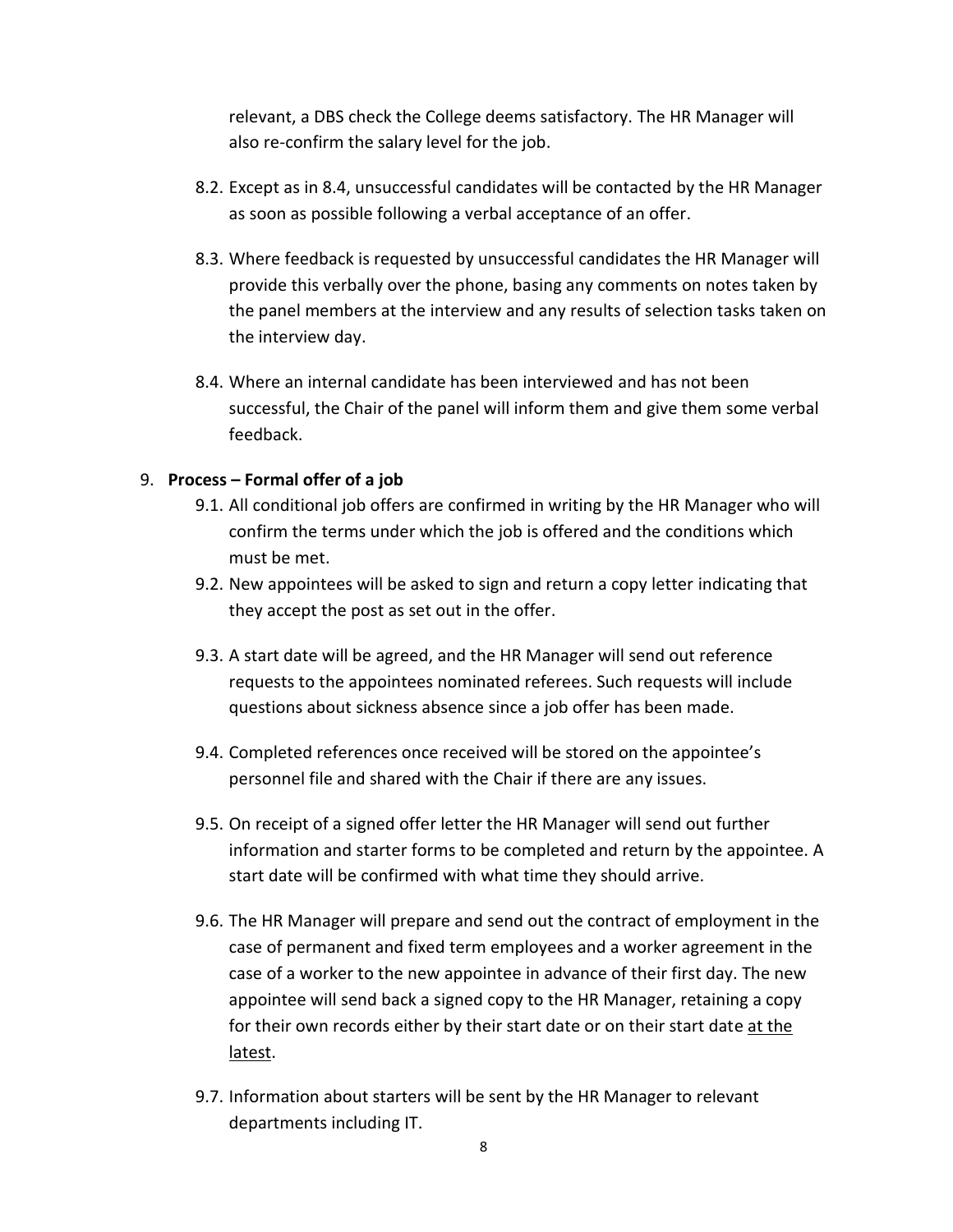9.8. The recruiting manager will be sent an **induction checklist** (see appendix d) for their new team member by the HR Manager for them to complete and return to HR.

### **Appendices:**

- a) Job description and person specification template
- b) Application form
- c) Equal Opportunities Monitoring Form
- d) Induction checklist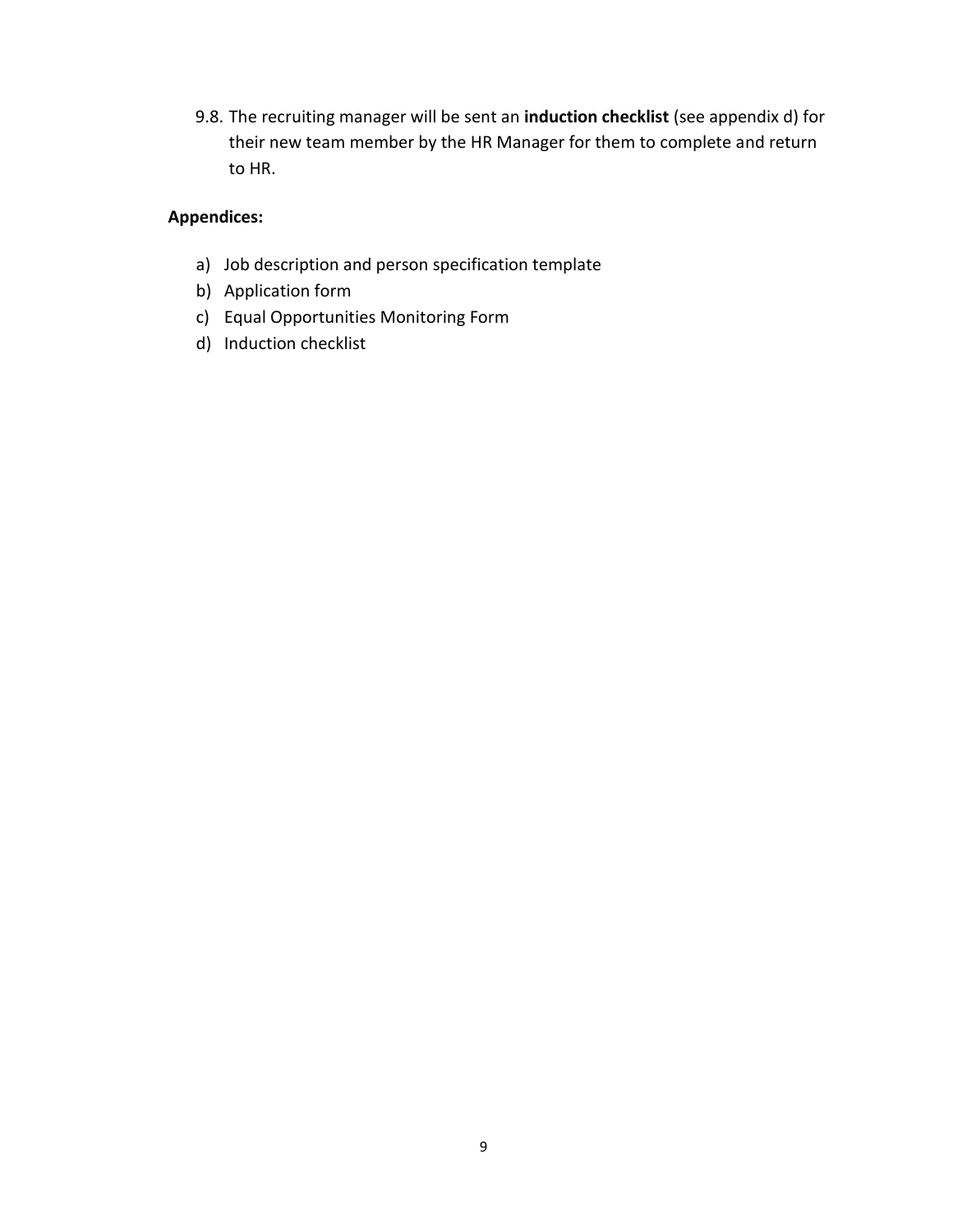## **Newnham College Job Description**



| <b>Job Title:</b>                            |                                                                                                                                                                                                                                                                                                                           |
|----------------------------------------------|---------------------------------------------------------------------------------------------------------------------------------------------------------------------------------------------------------------------------------------------------------------------------------------------------------------------------|
| <b>Reporting to:</b>                         |                                                                                                                                                                                                                                                                                                                           |
| <b>Significant working</b><br>relationships: |                                                                                                                                                                                                                                                                                                                           |
| Place of work:                               | Newnham College and associated properties                                                                                                                                                                                                                                                                                 |
| Tenure:                                      |                                                                                                                                                                                                                                                                                                                           |
| Hours:                                       |                                                                                                                                                                                                                                                                                                                           |
| Salary:                                      |                                                                                                                                                                                                                                                                                                                           |
| <b>Holidays:</b>                             | 33 days including 8 public holidays                                                                                                                                                                                                                                                                                       |
| <b>Pension:</b>                              | The College offers membership of USS (Universities<br>Superannuation Scheme) the employer contribution for which<br>is currently 21.4%                                                                                                                                                                                    |
| <b>General terms and</b><br>conditions:      | This post is subject to proof of the right to work in the UK and<br>governed by the provisions in College staff handbook,<br>policies and procedures which may change from time to time.<br>Confirmation in post is subject to satisfactory references and<br>the successful completion of a 6-month probationary period. |
| Main purpose of role/Overview:               |                                                                                                                                                                                                                                                                                                                           |
|                                              |                                                                                                                                                                                                                                                                                                                           |
|                                              |                                                                                                                                                                                                                                                                                                                           |
|                                              |                                                                                                                                                                                                                                                                                                                           |
|                                              |                                                                                                                                                                                                                                                                                                                           |
|                                              |                                                                                                                                                                                                                                                                                                                           |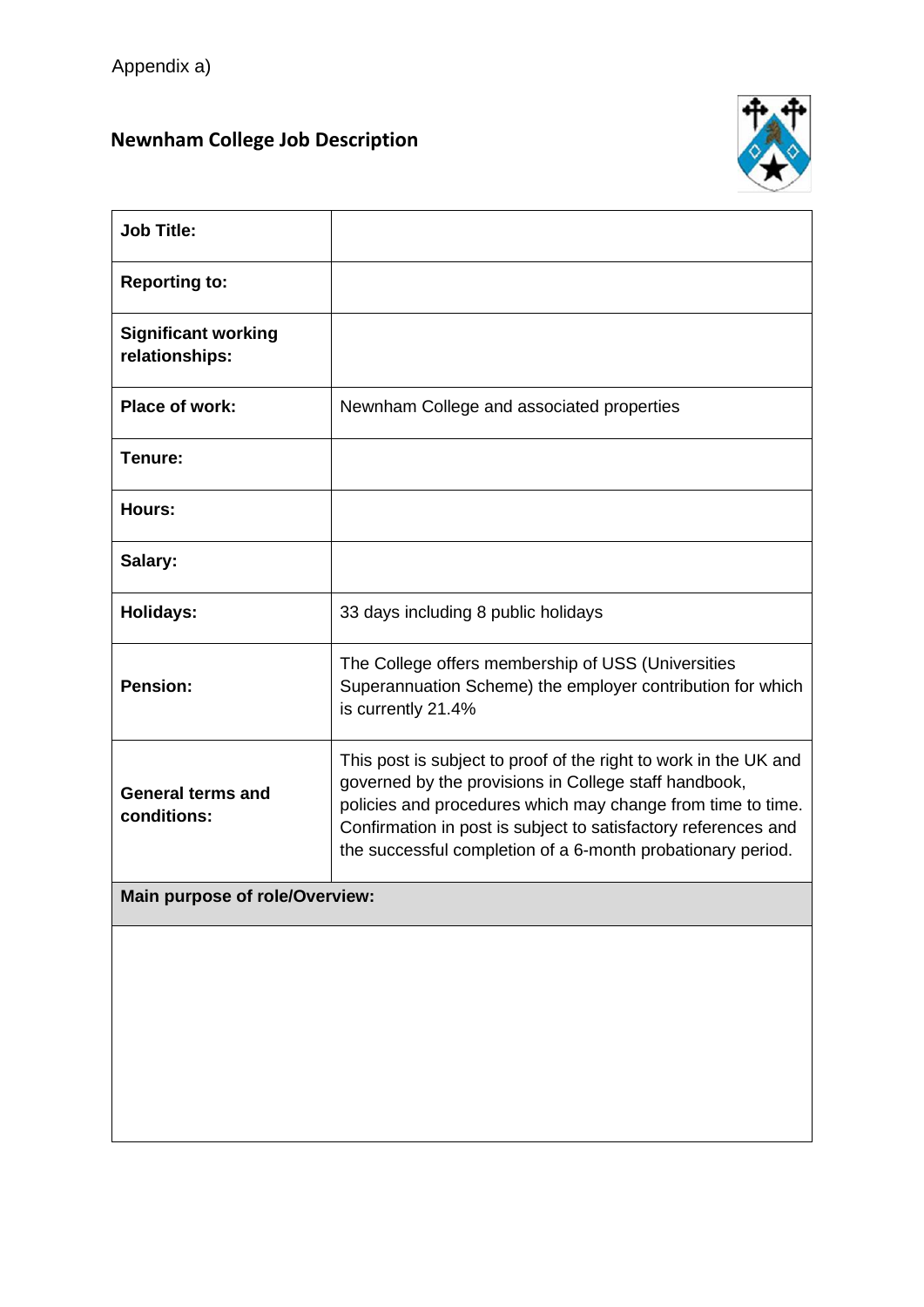**Main duties and responsibilities:**

#### **General**

•

- To take part in the College's appraisal scheme and to undertake training as required.
- To be responsible for your own health and safety in the workplace.
- To comply fully with all the College's policies including health and safety, equal opportunities and data protection.
- To undertake any other reasonable request or duties, commensurate with this post.

The above is not an exhaustive list of duties. The post-holder may be asked to take on different tasks as required and all are expected to work collaboratively to support the overall work of the College.

#### *Newnham College is an equal opportunities employer DATE*

**PERSON SPECIFICATION** *(EXAMPLE ONLY – PLEASE ADAPT)*

|                                                 | <b>Essential</b>                                                                                                                                                                                                                           | <b>Desirable</b>                                                                                                                                                                                                                        |
|-------------------------------------------------|--------------------------------------------------------------------------------------------------------------------------------------------------------------------------------------------------------------------------------------------|-----------------------------------------------------------------------------------------------------------------------------------------------------------------------------------------------------------------------------------------|
| Qualifications,<br>experience and<br>background | 5 GCSEs or equivalent,<br>$\bullet$<br>including Maths and English<br>Experience of working in any<br>service-based sector where a<br>strong customer focus and<br>high degree of<br>professionalism are key                               | Experience working with<br>$\bullet$<br>young people or in an<br>education/campus<br>environment<br>Experience of working in the<br>$\bullet$<br>security or hospitality sectors<br>First aider or willingness to<br>$\bullet$<br>train |
| Specific<br>knowledge/skills<br>(technical)     | Strong communication and<br>influencing skills<br>Computer literate with<br>Microsoft Office skills including<br>Word, Outlook and Excel<br>Sound written and numerical<br>skills<br>Excellent organisational and<br>prioritisation skills | Knowledge of SALTO<br>$\bullet$<br>Knowledge of the Kinetics<br>software system                                                                                                                                                         |
| Personal<br>attributes                          | A willingness to work flexibly<br>$\bullet$<br>within a fast-changing<br>environment<br>Ability to take instructions and<br>$\bullet$<br>then act appropriately on them                                                                    |                                                                                                                                                                                                                                         |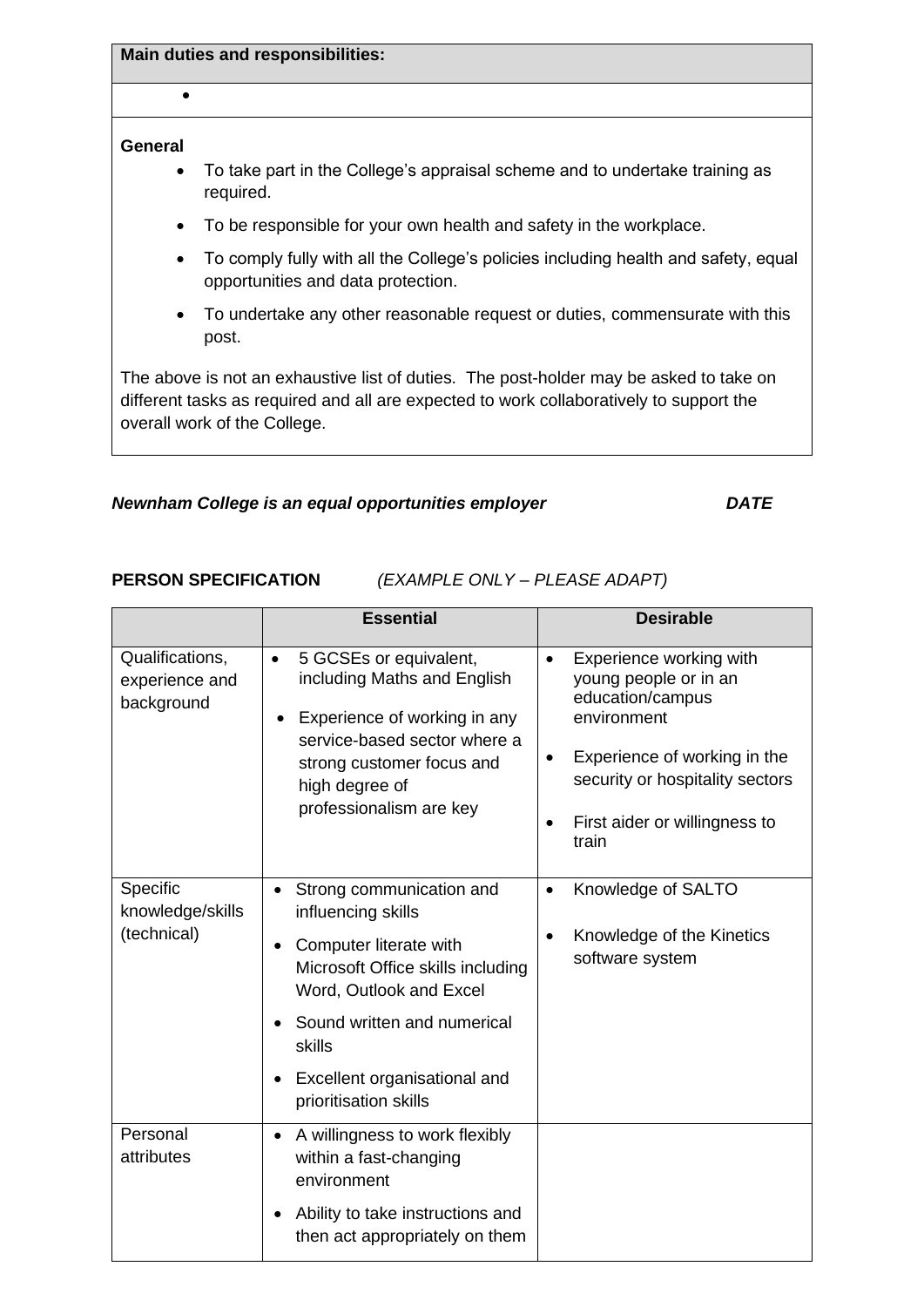| Courteous, diplomatic and<br>$\bullet$<br>discrete                 |
|--------------------------------------------------------------------|
| Helpful and friendly approach                                      |
| Ability to work calmly and<br>accurately under pressure            |
| Ability to work well as part of a<br>team and using own initiative |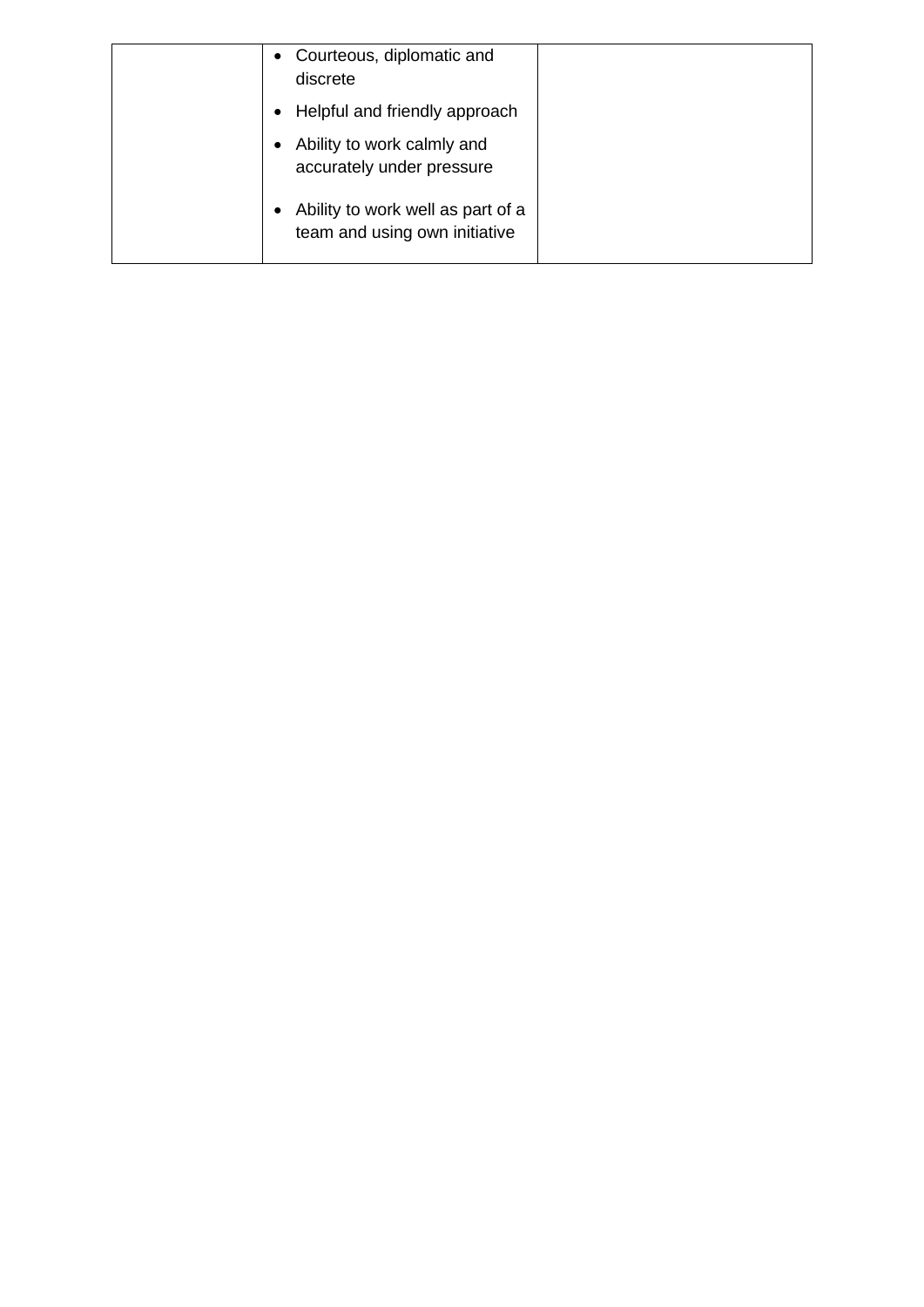

# N E W N H A M C O L L E G E

### CAMBRIDGE CB3 9DF

### **APPLICATION FOR EMPLOYMENT**

| <b>POSITION APPLIED FOR:</b> |  |
|------------------------------|--|
|                              |  |
|                              |  |

This application form is used to ensure that all the information we require is presented in a standardised format and promotes fairness and equality of treatment. If there is not enough space provided on the form, please continue on a separate sheet of paper. Each separate sheet submitted should state your name, the post applied for and the section of the form you are answering. Please complete each section and do not leave any blanks. If a section does not apply to you, please write N/A.

#### **PERSONAL DETAILS**

| Title:                      | Other Name(s): |            | Surname:                     |           |  |
|-----------------------------|----------------|------------|------------------------------|-----------|--|
|                             |                |            |                              |           |  |
| Address:                    |                |            |                              |           |  |
|                             |                |            |                              |           |  |
|                             |                |            |                              |           |  |
| Mobile Telephone No:        |                |            | <b>Evening Telephone No:</b> |           |  |
|                             |                |            |                              |           |  |
|                             |                |            |                              |           |  |
| E-mail:                     |                |            | Work telephone number:       |           |  |
|                             |                |            |                              |           |  |
|                             |                |            |                              |           |  |
| May we contact you at work? |                | <b>YES</b> |                              | <b>NO</b> |  |

#### **CURRENT EMPLOYER** (or most recent employer if not currently employed)

| Name and address of    | Job Title | From/to    | Current | Reason for leaving |
|------------------------|-----------|------------|---------|--------------------|
| employer and nature of |           | month/year | salary  |                    |
| business               |           |            |         |                    |
|                        |           |            |         |                    |
|                        |           |            |         |                    |
|                        |           |            |         |                    |
|                        |           |            |         |                    |
|                        |           |            |         |                    |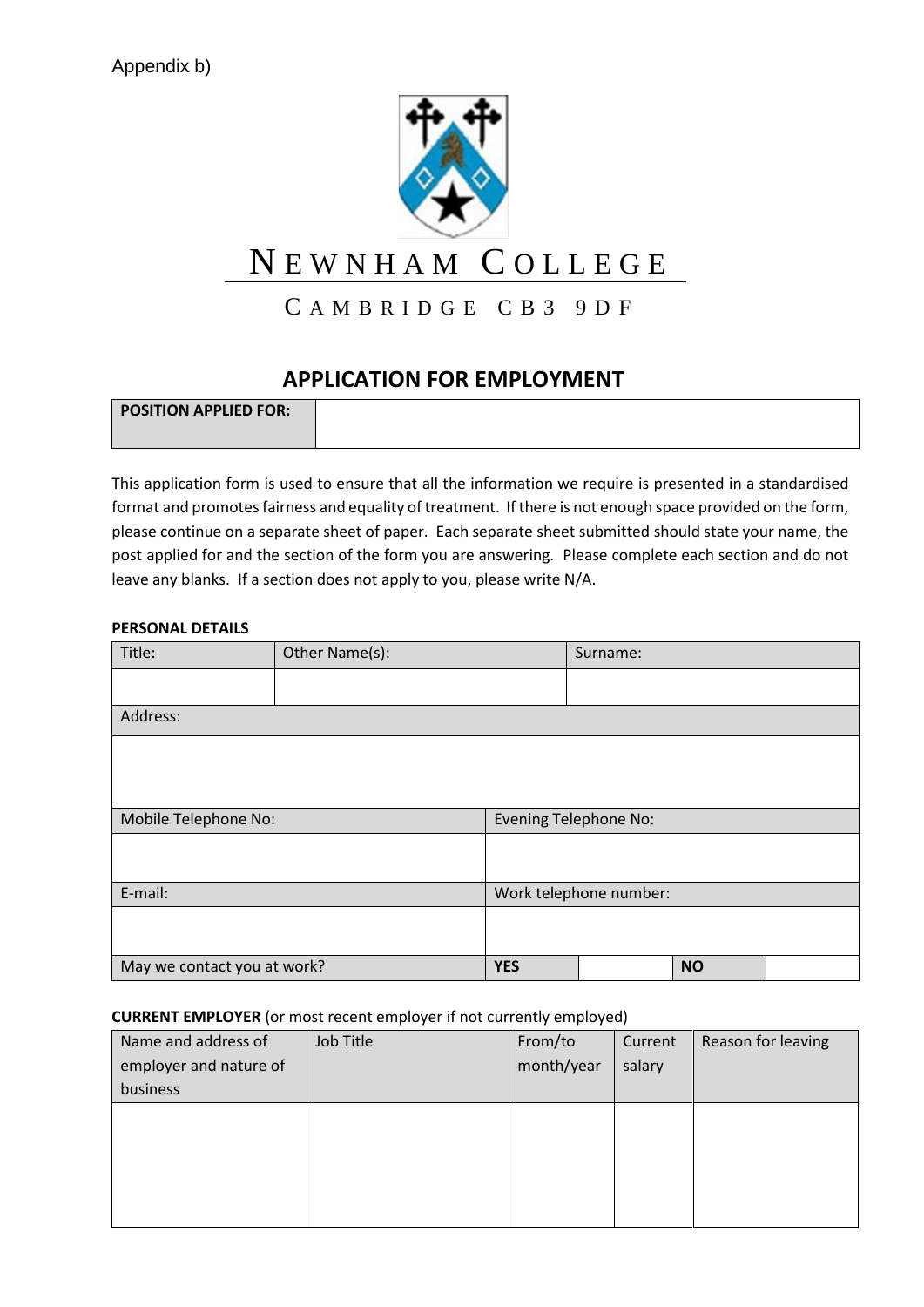Main Duties, Responsibilities and Achievements:

#### **PREVIOUS EMPLOYMENT**

Please give details of all previous positions held (**most recent first**) since completing your full-time education. *Please* c*ontinue on a separate sheet if necessary*.

| Name and address of<br>employer and nature<br>of business | Job Title, Key Responsibilities<br>and Achievements | From/to<br>month/year | Leaving<br>salary | Reason for leaving |
|-----------------------------------------------------------|-----------------------------------------------------|-----------------------|-------------------|--------------------|
|                                                           |                                                     |                       |                   |                    |
|                                                           |                                                     |                       |                   |                    |
|                                                           |                                                     |                       |                   |                    |
|                                                           |                                                     |                       |                   |                    |
|                                                           |                                                     |                       |                   |                    |
|                                                           |                                                     |                       |                   |                    |
|                                                           |                                                     |                       |                   |                    |
|                                                           |                                                     |                       |                   |                    |
|                                                           |                                                     |                       |                   |                    |
|                                                           |                                                     |                       |                   |                    |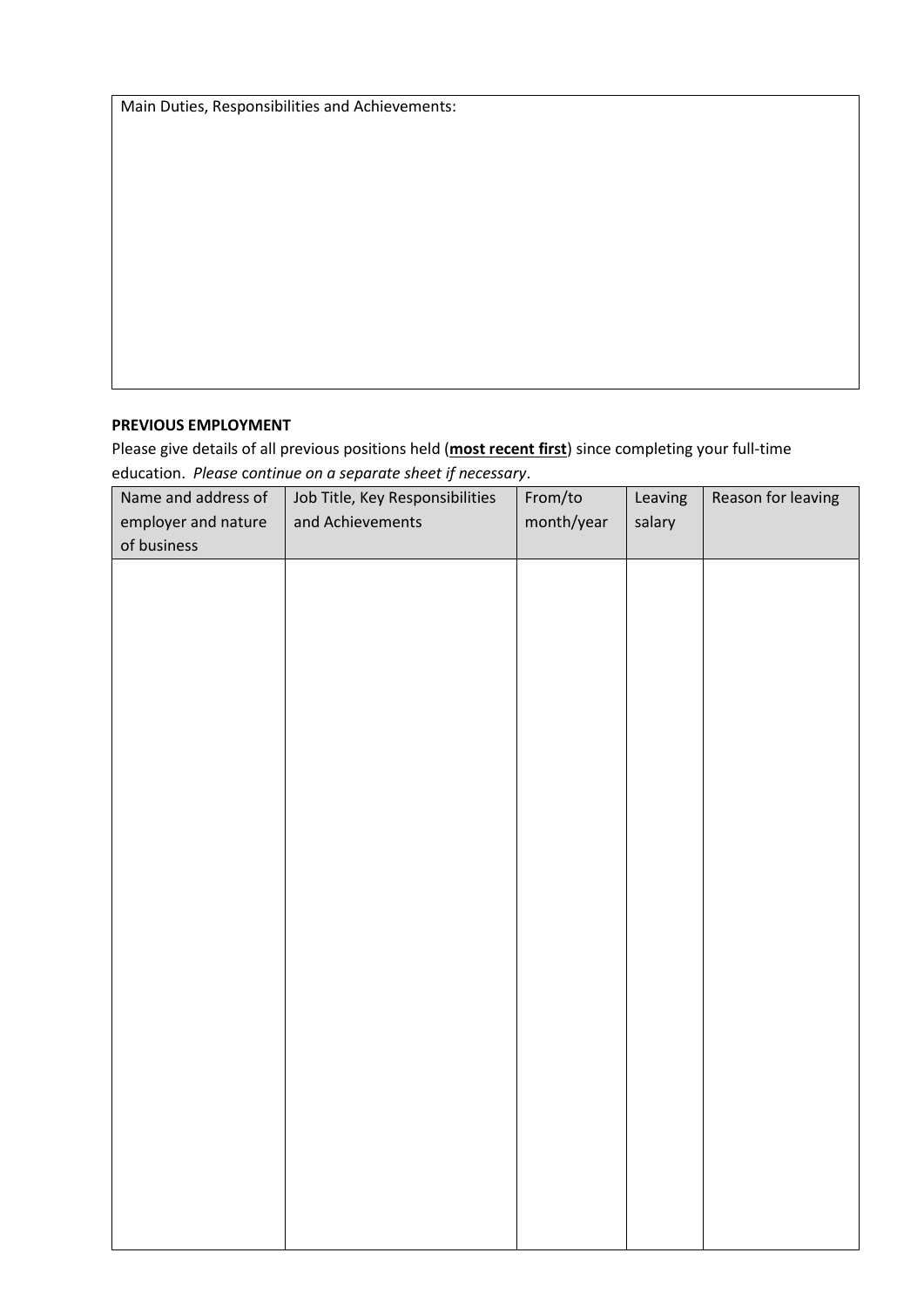#### **SUITABILITY FOR EMPLOYMENT**

Please outline why you are applying for this post and describe how your skills, abilities, achievements and experience make you suitable.

#### **ADDITIONAL INFORMATION**

Please use this space if you wish to provide any other relevant information in support of your application for employment. (You can include here such factors as your interests, leisure activities etc)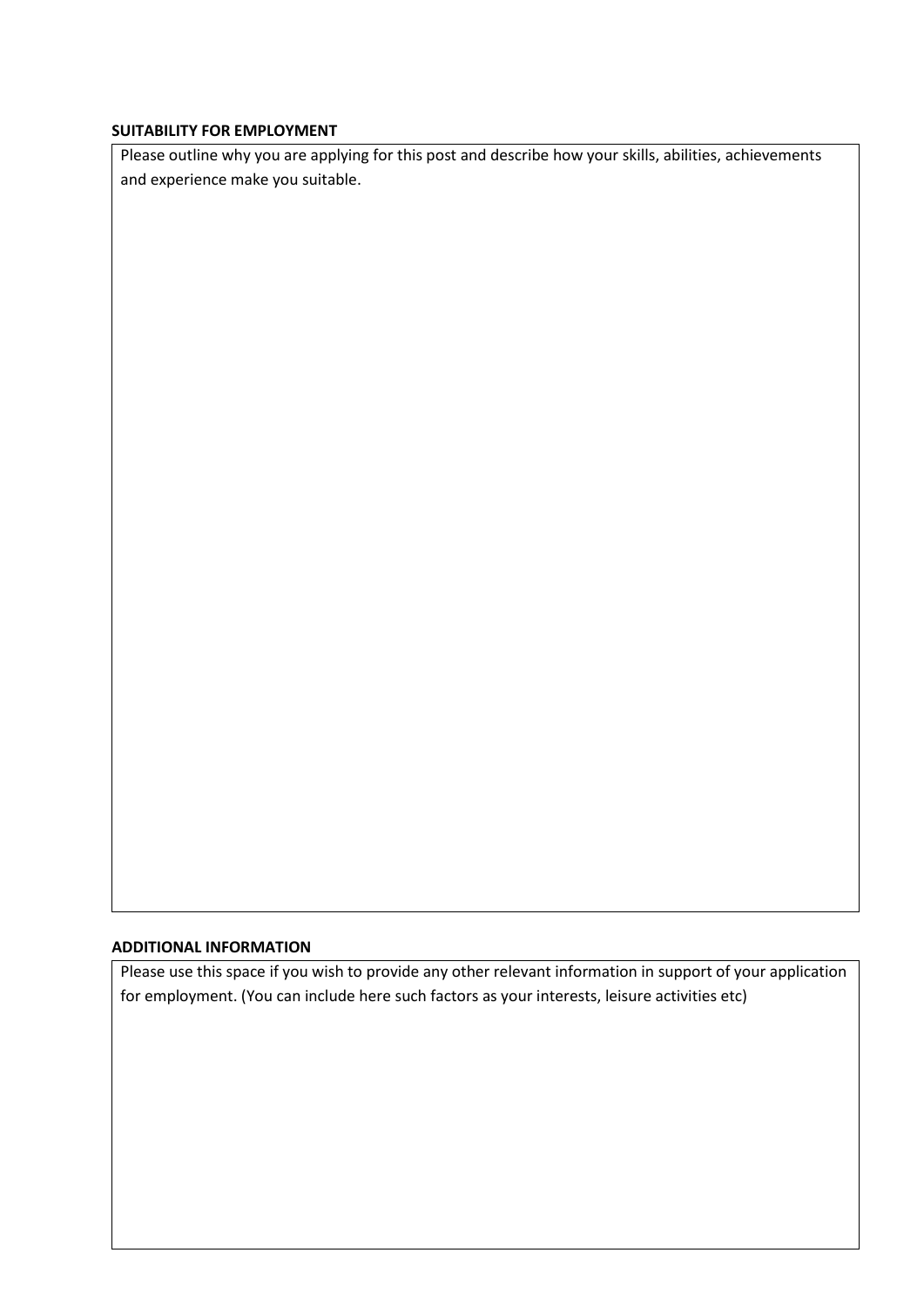#### **EDUCATION AND PROFESSIONAL TRAINING**

Please list all GCSEs, O-Levels, A-Levels, NVQs, Degrees and professional qualifications (most recent first). *Please note we may ask you to bring evidence of any qualifications listed to interview.*

| Name of School / College / University attended | <b>Qualifications Gained</b> |
|------------------------------------------------|------------------------------|
|                                                |                              |
|                                                |                              |
|                                                |                              |
|                                                |                              |
|                                                |                              |
|                                                |                              |
|                                                |                              |
|                                                |                              |
|                                                |                              |
|                                                |                              |
|                                                |                              |
|                                                |                              |
|                                                |                              |
|                                                |                              |
|                                                |                              |

#### **WORK-RELATED TRAINING** (Please list details of all relevant training courses attended.)

| Date | Name of Course | <b>Qualification Gained</b> |
|------|----------------|-----------------------------|
|      |                |                             |
|      |                |                             |
|      |                |                             |
|      |                |                             |
|      |                |                             |
|      |                |                             |
|      |                |                             |
|      |                |                             |

**Please tell us about your IT skills:** (Please specify each software package used and your skill level, e.g. basic, intermediate, advanced, or qualification gained.)

#### **CONFLICTS OF INTEREST**

|            | Do you have any personal relationships with any current member of staff? (this might include immediate |                              |  |  |  |
|------------|--------------------------------------------------------------------------------------------------------|------------------------------|--|--|--|
|            | family, close relationships/friendships, close business, commercial or financial relationships.)       |                              |  |  |  |
| <b>YES</b> | <b>NO</b>                                                                                              | If yes, please give details: |  |  |  |
|            |                                                                                                        |                              |  |  |  |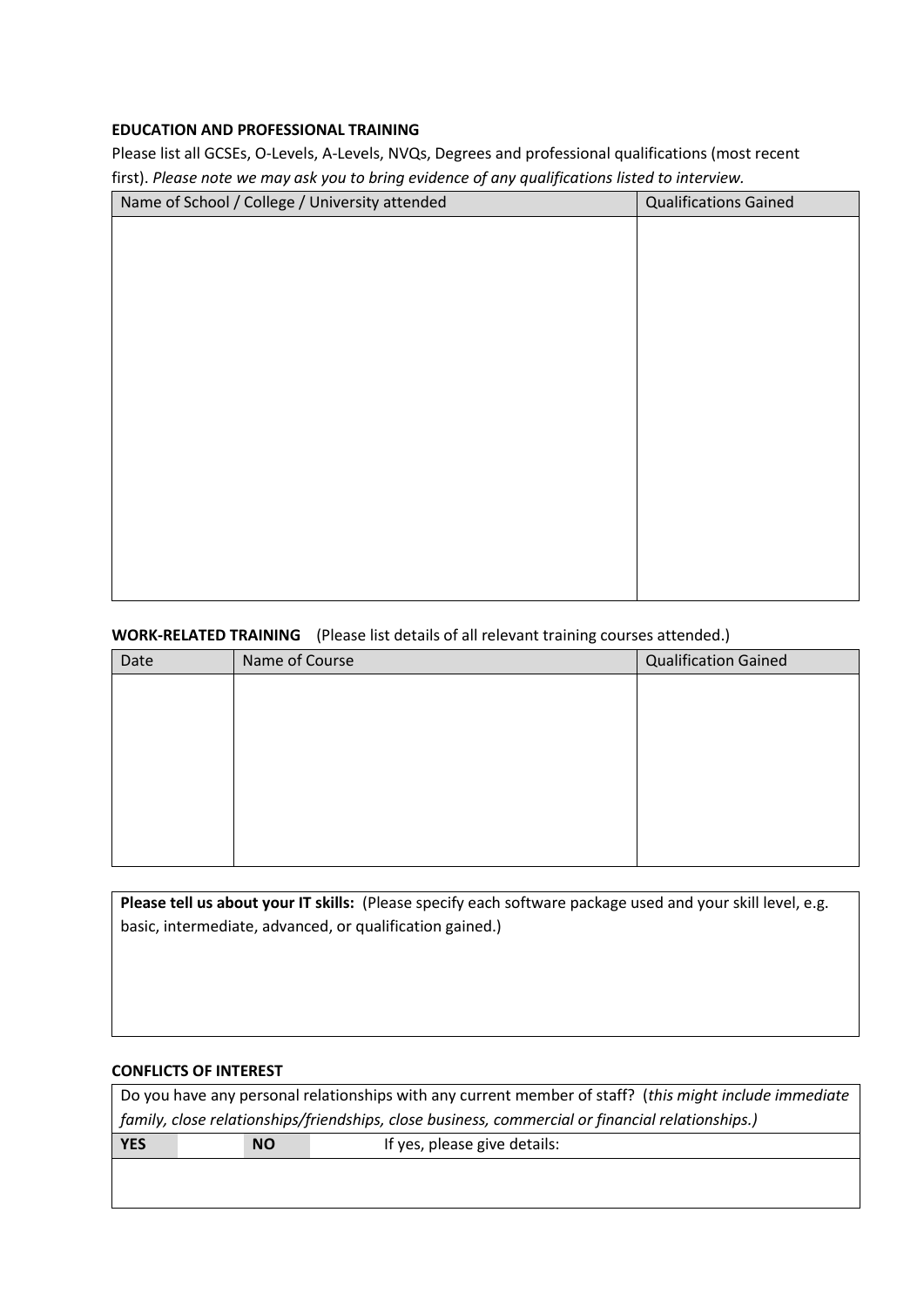#### **LEGAL CONVICTIONS**

If you have any unspent convictions, cautions, reprimands, warnings or bind-overs, please give details in the space below. If you have not, please indicate by writing N/A. *(Declaration subject to the Rehabilitation of Offenders Act, 1974)*

*Please note that, in accordance with statutory requirements, for some positions, an offer of appointment may also be subject to a satisfactory Disclosure and Barring Service (DBS) check.* 

#### **ELIGIBILITY FOR EMPLOYMENT IN THE UK**

Employers are required by law to check that every person they employ is legally entitled to work in the UK. If you are a British or Irish Citizen:

You need to provide your ORIGINAL, VALID PASSPORT (ie it must be current) as evidence. If you cannot provide this, then you need to provide BOTH the following documents:

A birth or adoption certificate, if it's from a court or register office in the UK, Channel Islands, Isle of Man or Ireland **and** a document showing your name and National Insurance number which must be from the Government or your previous employer. For example, a letter from the Department of Work and Pensions (DWP) or a tax document such as a P45.

If you are **not** either a British or Irish Citizen, you need to provide the following documents:

An EU passport (except Ireland), **and** a share code so we can do a check on either your settled or pre settled status [\(https://www.gov.uk/view-prove-immigration-status\)](https://www.gov.uk/view-prove-immigration-status) **or**

A passport from outside the EU (including the EEA) and officially endorsed documentation showing you have leave to remain, reside, and work in the UK

#### **DISABILITY DECLARATION**

If you regard yourself as disabled\* (within the definition below), please indicate in the space below any facilities or adjustments which you may require in order to give of your best at interview. If you do not regard yourself as disabled, please indicted by writing N/A.

\* **Disability Definition**

The definition of "Disability" in the Disability Discrimination Act (DDA) is *'… if s/he has a PHYSICAL OR MENTAL IMPAIRMENT which has a SUBSTANTIAL and LONG-TERM ADVERSE EFFECT on their ability to carry out NORMAL DAY-TO-DAY ACTIVITIES'.* All four criteria must be satisfied to be deemed disabled under the DDA.

#### **GENERAL INFORMATION**

| Have you been dismissed from any previous employment?            |  |  |  |  |
|------------------------------------------------------------------|--|--|--|--|
| If yes, please give further details<br><b>YES</b><br><b>NO</b>   |  |  |  |  |
|                                                                  |  |  |  |  |
|                                                                  |  |  |  |  |
| Amount of notice you are required to give your current employer: |  |  |  |  |
|                                                                  |  |  |  |  |
| Please give details of any existing holiday commitments:         |  |  |  |  |
|                                                                  |  |  |  |  |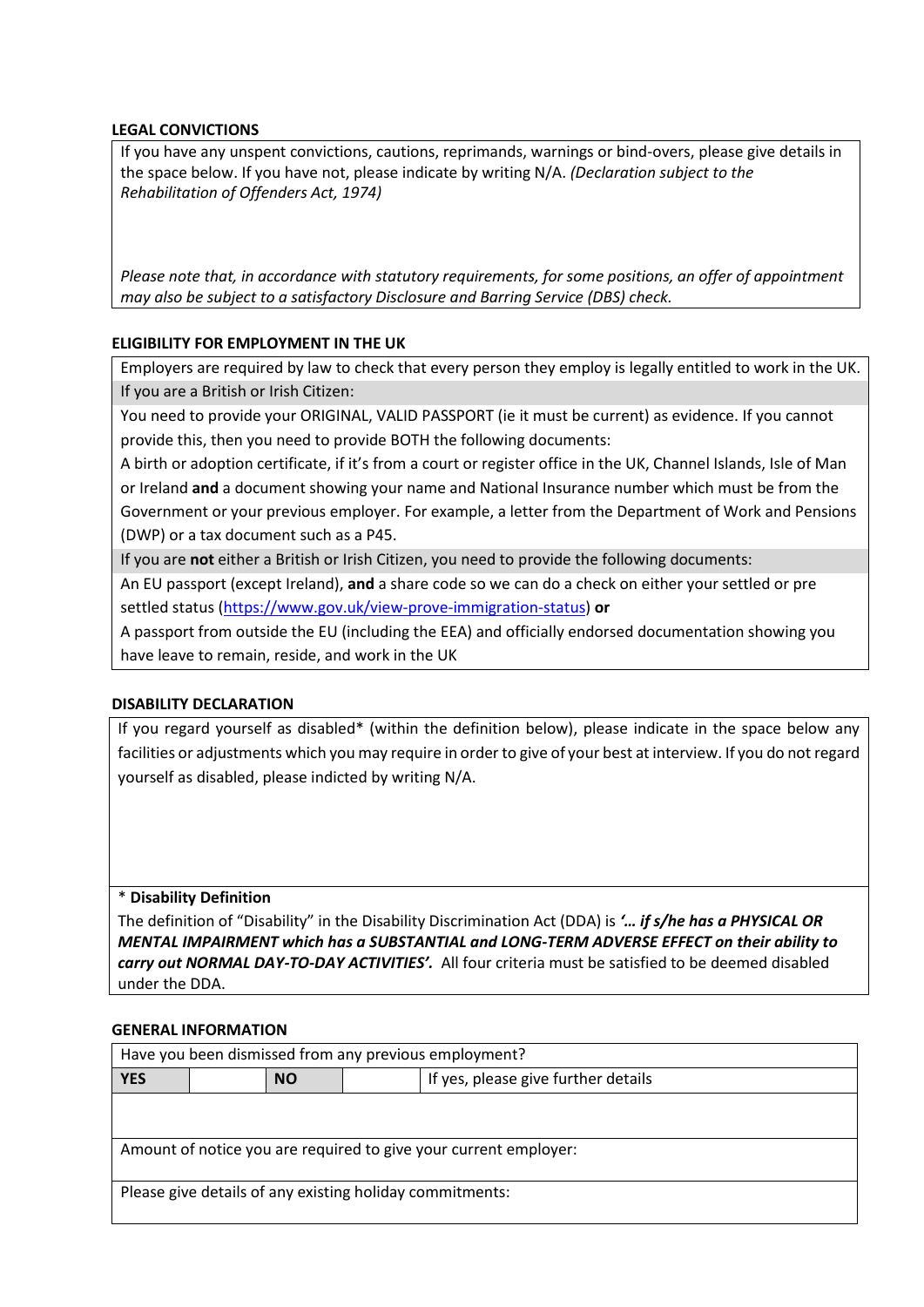#### **REFERENCES**

Please give the names and e-amil contact details of two referees we can contact to provide information in support of your application. One of these should be your **current** employer. If you are not currently employed, please supply the name of your most recent employer. School or college leavers should give the name of a teacher or tutor.

| <b>Current/most recent Employer:</b>            |           | Penultimate employer, College tutor or teacher  |            |  |           |  |
|-------------------------------------------------|-----------|-------------------------------------------------|------------|--|-----------|--|
| Name:                                           |           |                                                 | Name:      |  |           |  |
| Position held in relation to applicant:         |           | Position held in relation to applicant:         |            |  |           |  |
| Organisation:                                   |           | Organisation:                                   |            |  |           |  |
| E-mail:                                         |           | E-mail:                                         |            |  |           |  |
| May we contact this referee prior to interview? |           | May we contact this referee prior to interview? |            |  |           |  |
| <b>YES</b>                                      | <b>NO</b> |                                                 | <b>YES</b> |  | <b>NO</b> |  |

#### **DATA PROTECTION REGULATIONS**

Newnham College is committed to protecting your personal information and being transparent about the information we hold about you. Our data protection policy and statements can be viewed on our website: [https://www.newn.cam.ac.uk/wp-content/uploads/2021/08/DPS-Job-Applicants-](https://www.newn.cam.ac.uk/wp-content/uploads/2021/08/DPS-Job-Applicants-Staff-and-Senior-Members-2021-01.pdf)[Staff-and-Senior-Members-2021-01.pdf](https://www.newn.cam.ac.uk/wp-content/uploads/2021/08/DPS-Job-Applicants-Staff-and-Senior-Members-2021-01.pdf)

#### **DECLARATION**

the control of the control of the

I declare that the information given in this application, including any supporting documentation, is correct and complete. I understand that any false declaration, misleading statement, or failure to disclose any relevant information may result in my dismissal if my application for employment is successful or cancel any agreement or offer of employment received. I understand that any job offer is subject to satisfactory references, my providing proof of my right to work in the UK and for some posts a satisfactory DBS check and/or medical check. I understand that confirmation in post is subject to the completion of a satisfactory probation.

| Signed: |  | Date: |
|---------|--|-------|
|---------|--|-------|

Thank you for your interest in employment at Newnham College. Please return your completed form to [HRManager@newn.cam.ac.uk](mailto:HRManager@newn.cam.ac.uk) or post it to the HR Manager, Newnham College, Sidgwick Avenue, Cambridge, CB3 9HU.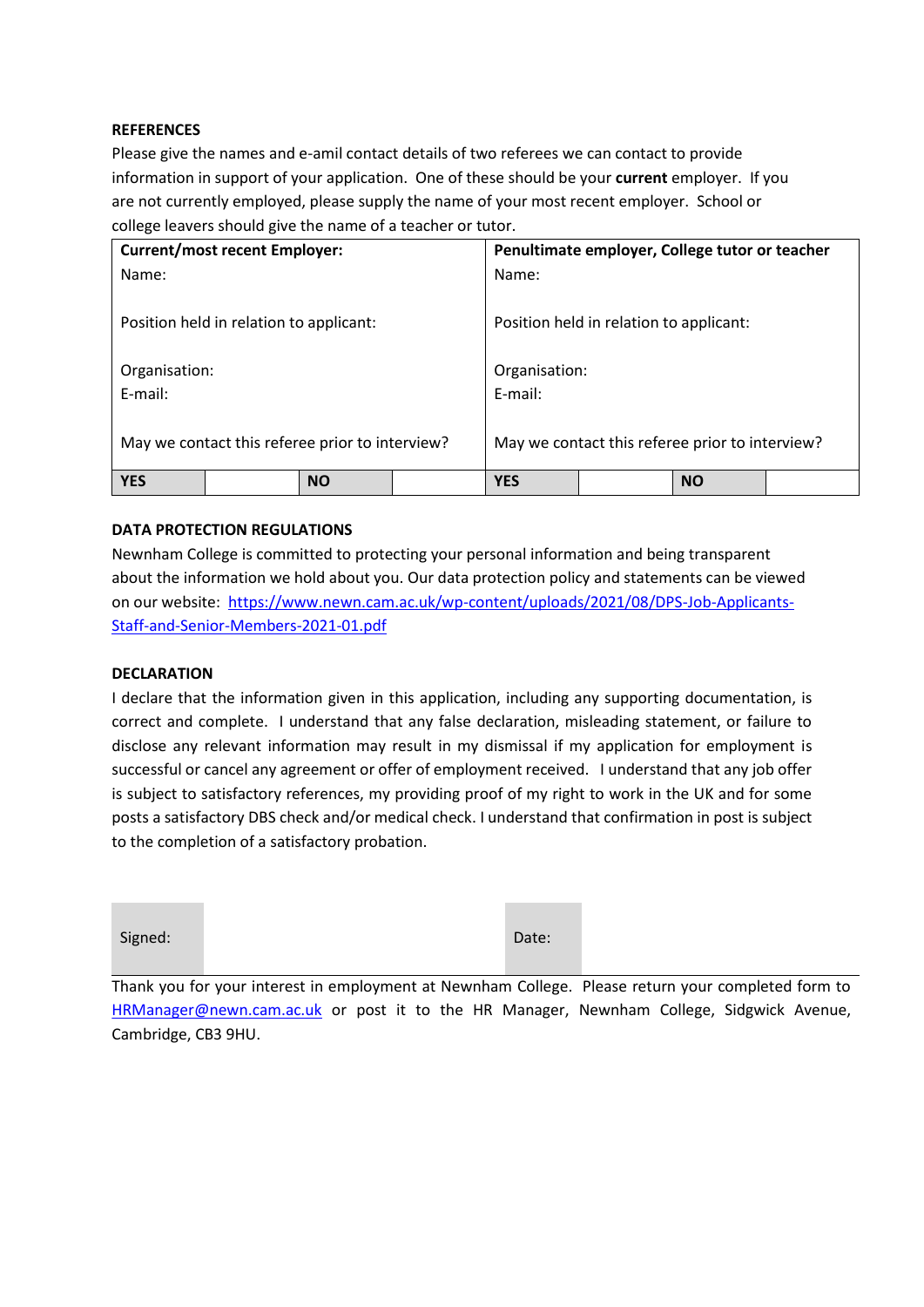

# N E W N H A M C O L L E G E

CAMBRIDGE CB3 9DF

# **EQUALITY AND DIVERSITY MONITORING FORM**

Newnham College is committed to treating all applicants on individual merit and to meeting the aims and objectives set out in its equality policy. This includes not discriminating under the Equality Act 2010, and building an accurate picture of the make-up of the workforce in encouraging equality and diversity. We need your help and co-operation to enable us to do this, but filling in this form is voluntary.

If you choose to complete this form, please return it as an attachment to an email with PRIVATE AND CONFIDENTIAL in the subject line to [clare.smith@newn.cam.ac.uk](mailto:clare.smith@newn.cam.ac.uk) who is not involved in the recruitment and selection process at the College. The information will be held in line with current data protection legislation and the College's data protection policy can be viewed at: [https://www.newn.cam.ac.uk/wp](https://www.newn.cam.ac.uk/wp-content/uploads/2021/08/DPS-Job-Applicants-Staff-and-Senior-Members-2021-01.pdf)[content/uploads/2021/08/DPS-Job-Applicants-Staff-and-Senior-Members-2021-01.pdf](https://www.newn.cam.ac.uk/wp-content/uploads/2021/08/DPS-Job-Applicants-Staff-and-Senior-Members-2021-01.pdf)

**Vacancy applied for:**

*Please tick the appropriate box*

**Do you consider yourself to be disabled\* or to have a health condition?**

Yes  $\Box$  No  $\Box$  Prefer not to say  $\Box$ 

If yes, what is the effect or impact of your disability or health condition on your ability to give your best at work? Please write in here:

The information in this form is for monitoring purposes only. If you believe you need a 'reasonable adjustment', then please discuss this with your manager, or the HR manager if you are a job applicant.

*\* Disability Definition The Disability Discrimination Act (DDA) states 'a person has a disability … if s/he has a PHYSICAL OR MENTAL IMPAIRMENT which has a SUBSTANTIAL and LONG-TERM ADVERSE EFFECT on her/his ability to carry out NORMAL DAY-TO-DAY ACTIVITIES'. All four criteria in capitals in the above statement must be met to fall and therefore be protected under the DDA.*

*Please turn over*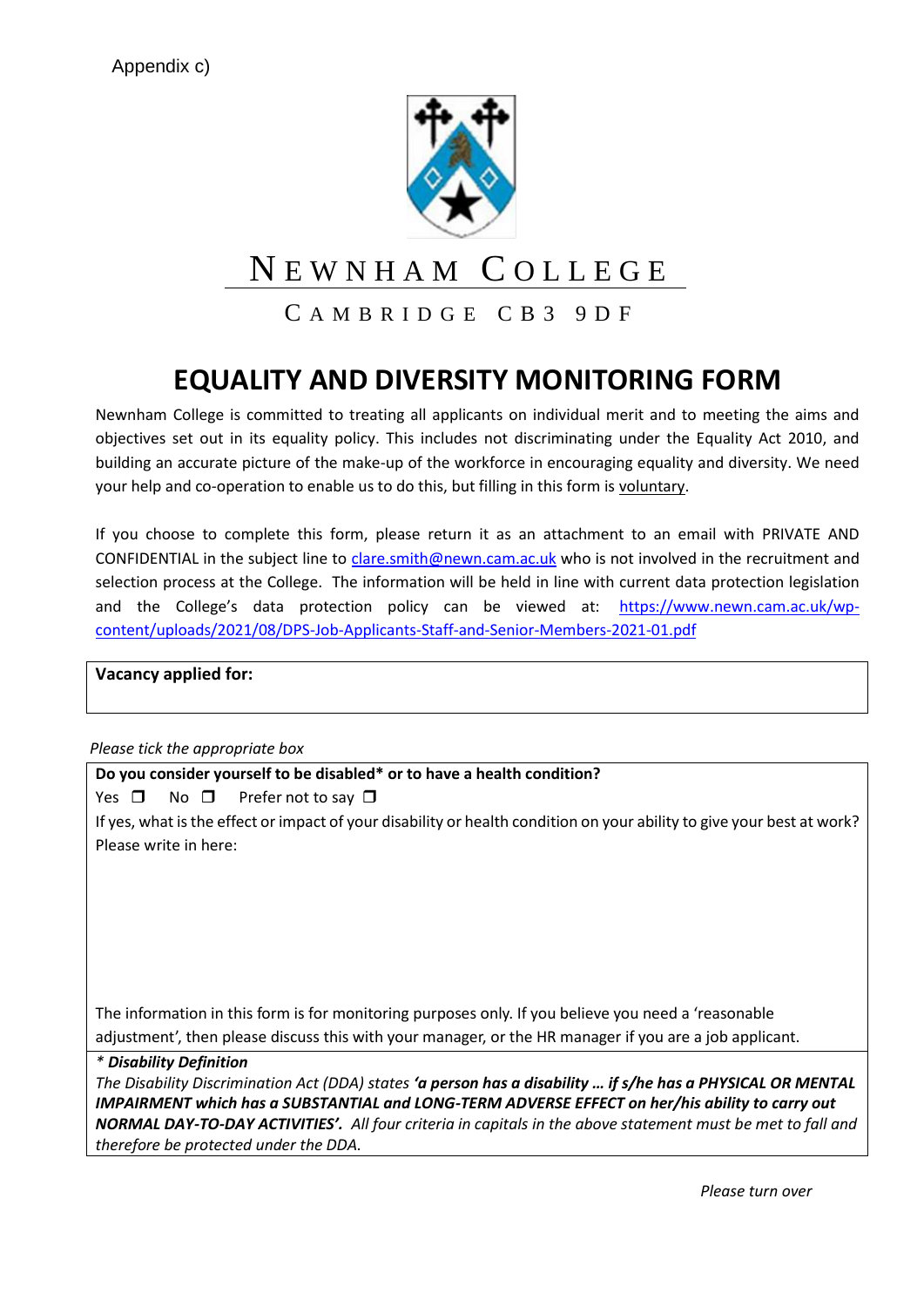| AGE:                                                                                                                           | <b>GENDER:</b>                                                                                                                 |
|--------------------------------------------------------------------------------------------------------------------------------|--------------------------------------------------------------------------------------------------------------------------------|
| $25-34$ $\Box$ 35-44 $\Box$ 45-54 $\Box$<br>$16 - 24$ $\Box$<br>Prefer not to say $\Box$<br>55-64 $\Box$<br>65+ □              | Female $\square$<br>— Male⊥ □<br>Non-binary<br>$\Box$<br>Prefer not to say $\square$                                           |
| <b>MARITAL STATUS:</b><br>Are you married or in a civil partnership?<br>Prefer not to say $\Box$<br>Yes $\Box$<br>No $\square$ | <b>GENDER REASSIGNMENT:</b><br>Have you undergone or are you undergoing gender<br>reassignment? Yes □ No □ Prefer not to say □ |

| <b>RELIGION or BELIEF:</b>                                  | <b>SEXUAL ORIENTATION:</b>                      |  |  |
|-------------------------------------------------------------|-------------------------------------------------|--|--|
| Buddhist $\Box$ Christian $\Box$ Please specify which       | Gay Woman/Lesbian $\square$<br>Bi-Sexual $\Box$ |  |  |
| denomination:                                               | Gay Man $\Box$<br>Heterosexual $\Box$           |  |  |
| Hindu $\Box$<br>Muslim $\Box$<br>Sikh $\Pi$<br>Jew $\Box$   | Prefer not to say $\Box$                        |  |  |
| No religion or belief $\square$ Prefer not to say $\square$ |                                                 |  |  |
|                                                             |                                                 |  |  |

| <b>ETHNIC ORIGIN</b>                                                                                                               |  |  |  |  |
|------------------------------------------------------------------------------------------------------------------------------------|--|--|--|--|
| Ethnic origin is not about nationality, place of birth or citizenship. It is about the group to which you                          |  |  |  |  |
| perceive you belong.                                                                                                               |  |  |  |  |
|                                                                                                                                    |  |  |  |  |
| <b>Asian or Asian British</b>                                                                                                      |  |  |  |  |
| Indian $\square$<br>Pakistani $\square$<br>Bangladeshi $\square$<br>Chinese $\Box$<br>Any other Asian background, please write in: |  |  |  |  |
|                                                                                                                                    |  |  |  |  |
| <b>Black/African/Caribbean/Black British</b>                                                                                       |  |  |  |  |
| African $\square$<br>Caribbean<br>Any other black background, please write in:<br>$\Box$                                           |  |  |  |  |
|                                                                                                                                    |  |  |  |  |
| Mixed/multiple ethnic groups                                                                                                       |  |  |  |  |
| White and Black Caribbean<br>White and Black African $\Box$<br>White and Asian $\Box$<br>П                                         |  |  |  |  |
| Any other mixed/multiple ethnic background, please write in:                                                                       |  |  |  |  |
|                                                                                                                                    |  |  |  |  |
| <b>Other ethnic group</b>                                                                                                          |  |  |  |  |
| Other ethnic group, please write in:<br>Arab □                                                                                     |  |  |  |  |
|                                                                                                                                    |  |  |  |  |
| White                                                                                                                              |  |  |  |  |
| Northern Irish $\Box$<br>Scottish $\Box$<br>British $\Box$<br>English $\Box$<br>Welsh $\Box$<br>Irish $\Box$                       |  |  |  |  |
| Gypsy or Irish Traveller $\square$ Any other white background, please write in:                                                    |  |  |  |  |
|                                                                                                                                    |  |  |  |  |
| Prefer not to say $\Box$                                                                                                           |  |  |  |  |
|                                                                                                                                    |  |  |  |  |

| ADVERTISING: Please tell us how you heard about this vacancy: |                |  |  |
|---------------------------------------------------------------|----------------|--|--|
| Cambridge News (Newspaper)<br>College website                 |                |  |  |
| Cambridge News (on-line)                                      | jobs@cam.ac.uk |  |  |
| <b>Cambridge University Careers Service</b>                   | Jobs.ac.uk     |  |  |
| Other (please specify)                                        |                |  |  |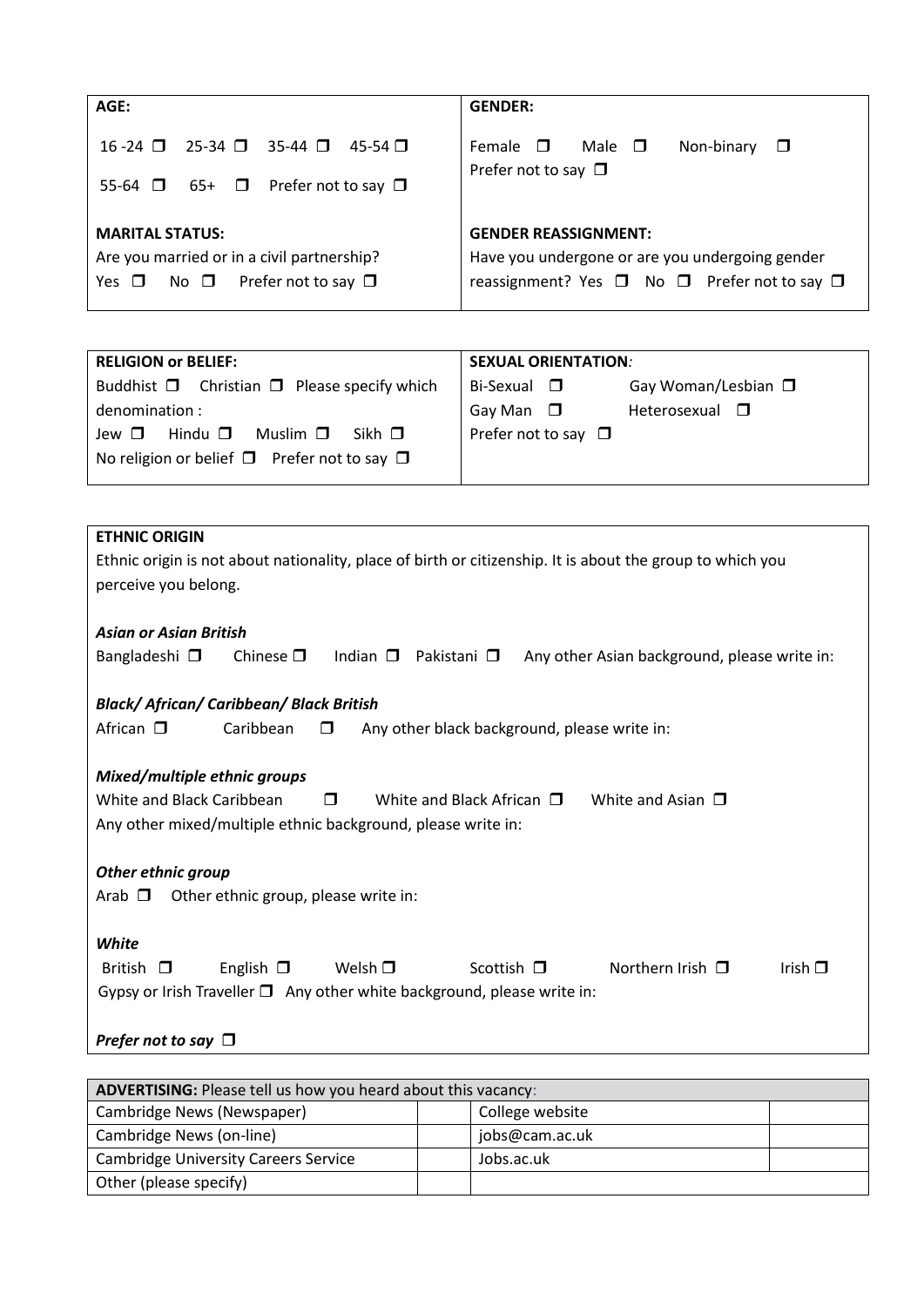### **INDUCTION CHECKLIST**

| Name of    | <b>Start date:</b> |  |
|------------|--------------------|--|
| employee:  |                    |  |
| Job title: | Department:        |  |

#### **Completion of this section is by the HR department:**

|              | <b>ACTIVITY</b>                                                         | <b>DONE</b> |
|--------------|-------------------------------------------------------------------------|-------------|
| Pre-         | Check that application form is signed                                   |             |
| employment   | Documents proving the right to work in the UK copied and filed          |             |
| <b>Admin</b> | Signed offer letter received                                            |             |
|              | Welcome letter sent (New Starter form, HMRC checklist, map, IT Matters) |             |
|              | Completed New Starter form and HMRC checklist received                  |             |
|              | 2 x references requested                                                |             |
|              | 2 x references received and filed                                       |             |
|              | Organise CRSid                                                          |             |
|              | Contract with job description issued                                    |             |
|              | Copy of contract is received, signed and filed                          |             |
|              | DBS checks done (where appropriate)                                     |             |
|              | Qualifications copied and filed (where appropriate)                     |             |

### **Completion of this section is overseen by the Line Manager, nominating different staff to assist as appropriate.**

| <b>FIRST DAY</b>    | <b>ACTIVITY</b>                                                                         | <b>DONE</b> |
|---------------------|-----------------------------------------------------------------------------------------|-------------|
| <b>Organisation</b> | Department orientation (introductions to immediate work colleagues, office,<br>"buddy") |             |
|                     | College orientation (dining hall, buttery, toilets, first aid point, health centre)     |             |
|                     | IT induction to set up access to systems and email (Member of IT)                       |             |
|                     | Telephone system explained with links to appropriate lists (staff,<br>telephone/email)  |             |
|                     | Bike/car parking information (Member of the Porters' Lodge)                             |             |
|                     | Keys, pass activation and security measures explained (Member of the Porters'<br>Lodge) |             |
| <b>Terms and</b>    | Working time, including hours and arrangements for breaks                               |             |
| conditions          | Probation period confirmed; set review times/dates                                      |             |
|                     | Staff Handbook and policies; Highlight annual leave and sick pay arrangements           |             |
|                     | Register with the HR Manager for the next session of internal Induction training        |             |
| <b>Financial</b>    | Payment date and details for receiving digital payslips confirmed (Accounts<br>Manager) |             |
|                     | Pension arrangements (Accounts Manager)                                                 |             |
|                     | Staff benefits explained (access to gym, childcare costs assistance,)                   |             |
|                     | Staff meal account opened - contact Catering team                                       |             |

**This section is completed by the Line Manager and certain blocks of time may need to be allocated so that the employee can fulfil each element.**